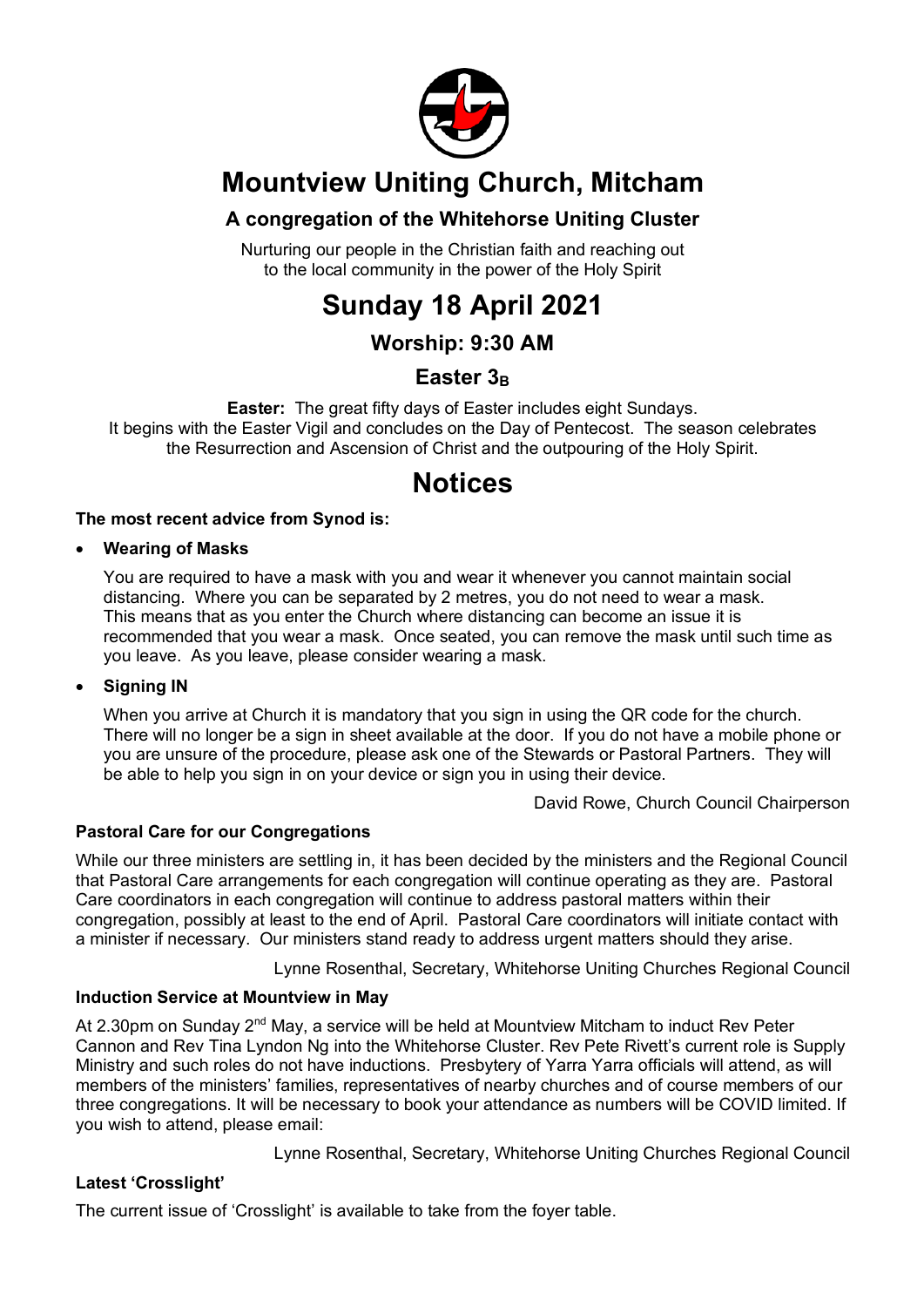#### **Nametags**

Wearing name tags is especially helpful for our new ministry team. If your nametag needs a bit of a freshen-up, please let me know. Lynne Rosenthal

#### **Working Bee from 9am Friday 30 April**

The P&F committee is holding a Church Working Bee at Mountview on Friday 30 April and would like some volunteers to assist. Hope you can help us "Mature Gentlemen".

Things we would like to work on are:

- Paint to table under the Sails in the back courtyard
- Bog up the window in the foyer with Builders Bog and paint
- General Gardening tree trimming weeding (Memorial Garden) and raking up leaves
- Light globe replacement
- Cob web removal of outside walls windows etc.

If you can help it would be great. Bring gardening tools and any tools you think you would need to do the above work. We may need someone to make the tea and coffee too. That would be great. Hope to see you there.

Don Bain Convener P&F Committee

#### **Reminder about QR code**

The introduction of the QR code at Mountview enables many people to use their mobile phone to register their attendance at worship on Sunday mornings. It's also possible for those with a mobile phone to use the QR code to register someone else.

Stewards and Pastoral Partners will be in attendance each Sunday to register you using the QR system if you do not have a mobile phone. Signing in on a paper list is no longer acceptable! The advantage of this system is that you no longer need to 'book' to attend worship at Mountview. However, it will be necessary to book for combined services, (so we can ensure we meet within the maximum number guidelines) and we will remind you of this when needed. Lynne Rosenthal.

#### **Ministers' Details**

For your information, ministers' details are as follows: (members! contact us via email for these)

#### **Worship Roster**

#### **This Sunday 18 April: Rev Peter Cannon (Leader)**

Colleen Rowe (Vestry/Fellowship) Denyse Ward (Fellowship) John Cosstick (Lead Steward)

#### **Next Sunday 25 April: Rev Tina Lyndon Ng (Leader)**

John Williams (Vestry/Fellowship) David Rowe (Fellowship) Peter Cox (Lead Steward)

#### **Lectionary Readings**

**This Sunday 18 April:** Michael Plumridge

Acts 3: 12-19 Psalms 4 1 John 3: 1-7 Luke 24: 36b-48

#### **Next Sunday 25 April:** Rhonda Goodall

Acts 4: 5-12 Psalms 23 1 John 3: 16-24 John 10: 11-18

#### **Prayer Cycles**

Rostered members for 'Prayers of The People' – please email your prayer (for your upcoming Sunday) to multi-media@mountview.unitingchurch.org.au before 6pm Thursday

**This Sunday 18 April:** Geoffrey Willis

World: Belarus, Moldova, Russia, Ukraine

Ecumenical: Mitcham Baptist

UCA: Auburn (Oxley Road); Christian Research Association